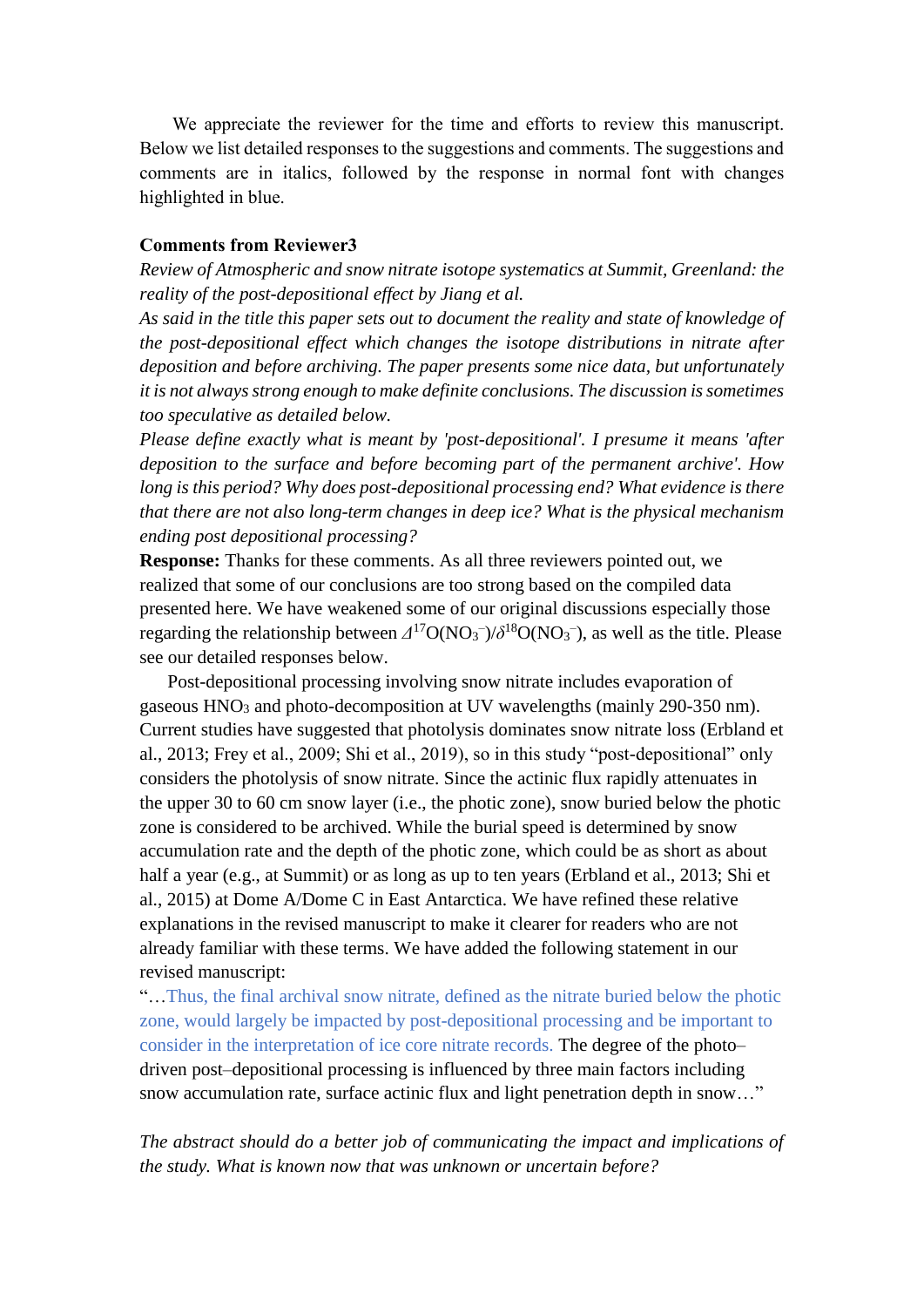**Response:** We thank the reviewer for this comment. In the revised manuscript, we have added one more sentence to state the implications of this study:

 "Although with uncertainties, the data compiled in this study suggested postdepositional processing at Summit can results in changes in nitrate isotopes, especially  $\delta^{15}N(NO_3^-)$ , consistent with a previous modeling study. This reinforces the importance understanding the effects of post-depositional processing before ice-core nitrate isotope interpretation, even for sites with relatively high snow accumulation rate".

*It is clear that this research group is quite accomplished at the methods used. The main issue is in the value and implications of the results that are obtained. After decades of research on isotopic abundances in snowpack nitrate, I would ask the authors to make a clear statement in the discussion or conclusion about the state of the field, both what*  has been learned, and what the information could be used for if only post depositional *processing could be understood in detail. I get the impression that there will always be some uncertainty. For example the uncertainties in delta values in the abstract are around 50%, and similar large uncertainties are shown in Figure 2. How much would these uncertainties have to be reduced in order to be able to derive useful numbers from the nitrate record, and is it reasonable to believe that this can be achieved?* **Response:** Thanks for the suggestions. In the conclusion, we have added a paragraph as asked by the reviewer:

"Nitrate isotopes in polar ice cores have been sought to reflect past changes in NOx emissions and atmospheric oxidation environments (Alexander et al., et al., 2015; Hastings et al., 2005, 2009; Geng et al., 2014, 2017, Wolff, 1995). Although some important progress has been made (e.g., Geng et al., 2017), most interpretations of ice core nitrate records remain qualitatively because the effects of post-depositional processing on nitrate and its isotopes have not been quantified. The latter requires a comprehensive understanding of the degree of post-depositional processing, as well as its influences on ice-core nitrate isotope preservation at different time scales. This is also true for ice-core drilling sites with high snow accumulation rates, where to what degree nitrate isotopes are changed upon archival is a subject of debate (Fibiger et al., 2013; Geng et al., 2015; Hastings et al., 2005; Jiang et al., 2021).

To address this debate, in this study, we reported ..."

## What is more, in the end of the second paragraph of the conclusion, we have added the following statements in the revised manuscript:

"…These conclusions reinforce the importance of quantitative assessment of the postdepositional processing on snow nitrate isotopes even at sites with relative high snow accumulation rate (Jiang et al., 2021). Further numerical modeling is needed to correct the post-depositional processing effects on  $\delta^{15}N(NO_3^-)$ , which is essential to the better use of snowpack/ice core  $\delta^{15}N(NO_3^-)$  to retrieve information regarding the historical variability in NOx sources (Hasting et al., 2004, 2009).".

### *Line 109, add a reference for the cage effect mechanism.*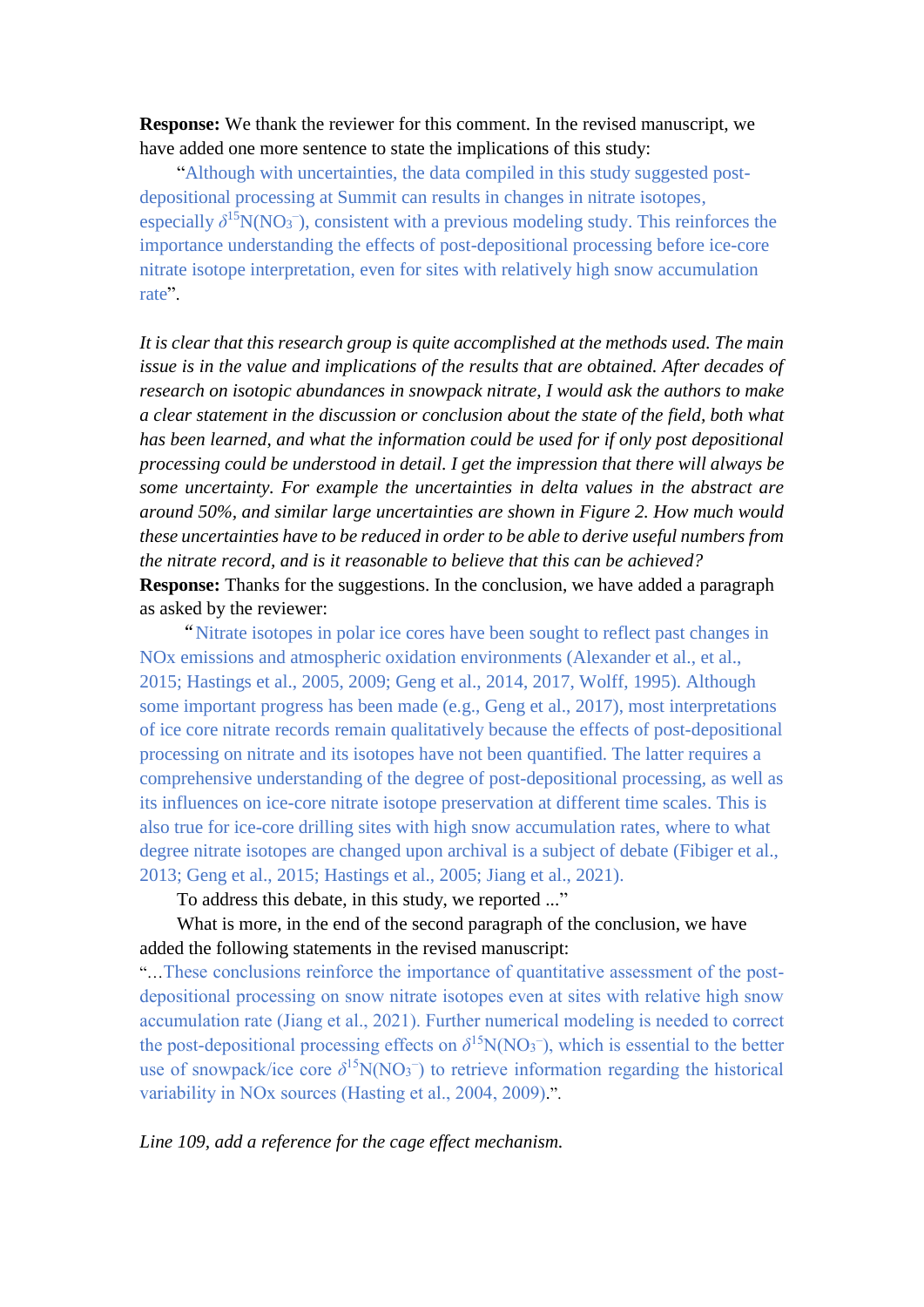**Response:** We have added McCabe et al. (2005) and Meusinger et al. (2014) as references therein.

# *Line 380, are there physical mechanisms that could explain the spring-summer differences such as recrystallization?*

**Response:** We think recrystallization is irrelevant to the discussions here as we are seeking the explanation for why the atmospheric  $\delta^{15}N(NO_3^-)$  is most depleted in spring instead of in summer, as the photolytic NOx flux from snow maximizes in summer with very depleted  $\delta^{15}N$  values. Our hypothesis is that owing to the more unstable boundary layer in summer that favors the export of NOx instead of locally reforming nitrate, or an increase in  $\delta^{15}N$  of primary nitrate which also contributes to local atmospheric nitrate. So far no known physical mechanisms can explain this detail of the observed seasonality.

## *Please discuss the origin of the time lag between the mean SZA and the PIE plot shown in Figure 3. Very nice data here, thank you.*

**Response:** Thanks for the comment. SZA is the smallest in summer when actinic flux is the maximum, but PIE is determined by the total amount of actinic flux received by nitrate in snow between deposition to the surface and burial below the photic ozone. Owing to polar winter when there is no sunlight, over a year nitrate deposited in spring received the most actinic flux (accumulated UV-B dose in Figure 2). As a result, PIE is the largest in spring instead of in summer when actinic flux is the strongest. We have explained this in the manuscript.

*At line 498, it is not clear what 'kinetic adsorption' is and how this is different from 'adsorption'. Do you mean to say that at Summit, given higher snowfall, scavenging of nitrate is complete, while it is incomplete at Dome-C? Please rewrite and clarify, to benefit those outside your immediate research field.*

*At times the discussion is speculative and I would encourage the authors to keep it tight and focused - give numbers and reasons and try to conserve ink.*

**Response:** The "kinetic adsorption" is not different from "adsorption". To avoid confusions, we have deleted "kinetic" in the revised manuscript.

*Line 714, 'We analysed the relationships and found that the linearity of ..in snowpack is different from that of atmospheric and surface snow.' I am confused because isn't linearity always linearity? Maybe there is another word such as slope or curvature, that would be more appropriate.*

**Response:** Here we meant the slope of the regression between snowpack  $\Delta^{17}O^{18}O(NO_3)$  are different with that of atmospheric and surface snow  $\Delta^{17}O^{18}O(NO_3)$ . We have avoided the use of the word "linearity" in the revised manuscript. Thanks.

## *Technical*

*The writing is generally fine with only some minor issues that are easily addressed with*